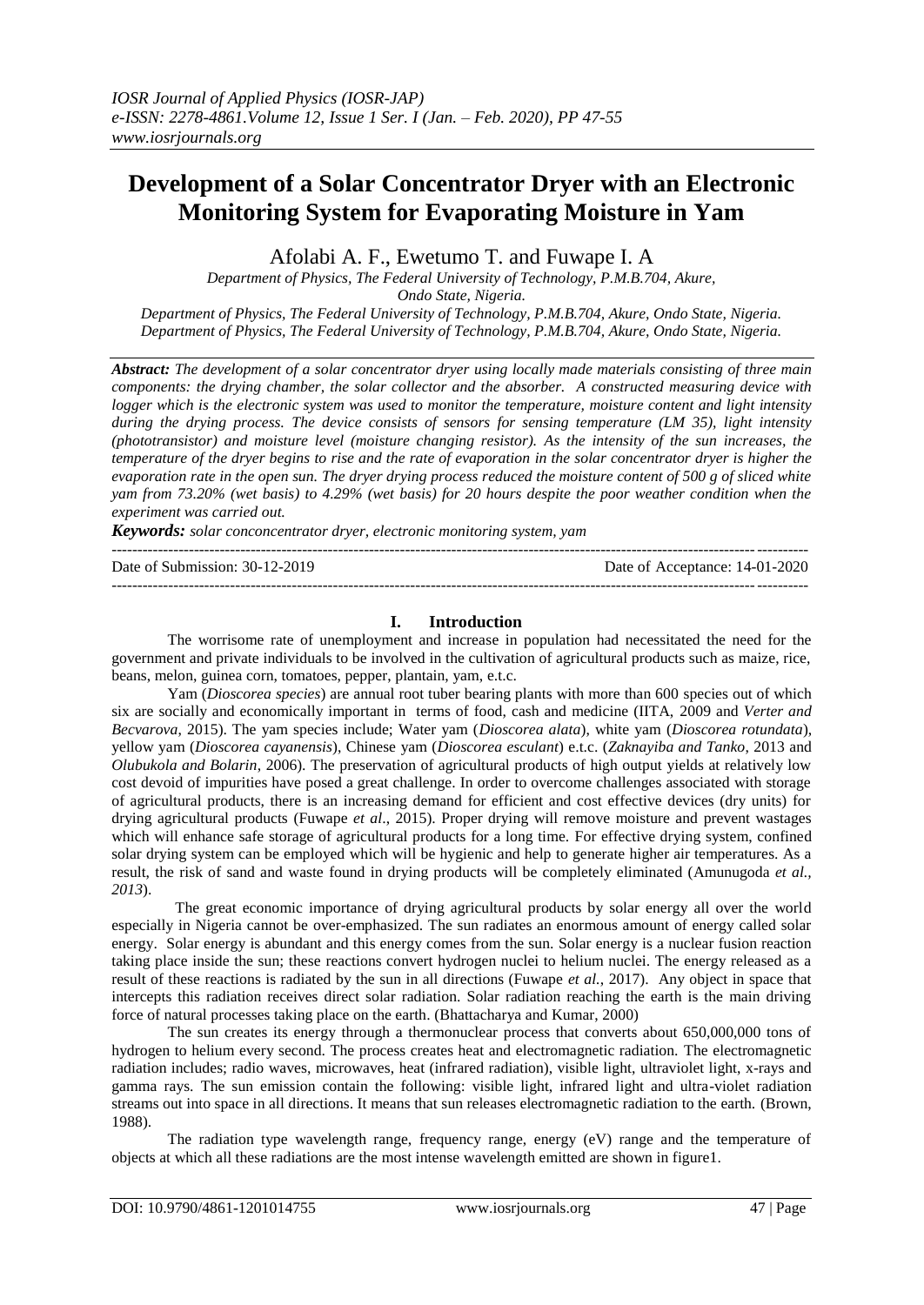

**Figure 1:** Electromagnetic Spectrum

Source: Nikita, 2014.

Drying of agricultural products can be achieved using open sun drying system (Traditional method) and modified enclosure sun drying system (solar drying). Traditional method of drying agricultural products makes the products to be easily contaminated with fungi, bacteria, dust, birds, rain, insects, pests etc. This makes the products unhealthy for consumption. For proper preservation of agricultural products, there is dire need to create artificial drying unit that will depend solely on the natural source of energy (solar energy).

Onigbogi *et al*., 2012 designed and constructed a solar dryer of dimensions 94cm x 45cm x 101cm / 20cm (length x width x height) using locally available materials. The moisture content removal of 43.2% and 40.6% in maize and plantain respectively using the solar dryer was achieved as against 28.2% and 27.89% in maize and plantain using the sun drying method and indication 15.0% and 12.71% difference respectively. Ringeisen *et al*., 2014 investigated the effectiveness of adding a concave solar concentrator built from low-cost, locally available materials to a typical Tanzanian solar crop dryer. Drying trials using Roma tomatoes with initial moisture content of approximately 90% were dried at 10% moisture content. The concentrator proved to be effective, reducing drying time by 21% in addition to increasing internal dryer temperature and reducing relative humidity. Akowuah *et al*., 2012 used a scale tunnel dryer and open sun drying to investigate the effect of drying air temperatures (45°C, 50°C, 55°C and open sun drying) and post-drying duration on fissuring and head rice yield of a local long grain rice variety. It was presumes that paddy rice can be dried at temperatures of 45°C and 50°C using a mechanical dryer when the harvest and raining season coincides. Babamiri and Asli-Ardeh, 2013 observed the effect of drying temperature and final grain moisture content on the hulling and head rice yield efficiency of some common rough rice varieties. In drying process, drying temperature and final moisture content of grain are important factors that affect grain strength and consequently the waste of rice milling. Folaranmi, 2008 designed a solar dryer in such a way that solar radiation is not incident directly on the maize, but preheated air warmed during its flow through a low pressure thermosphonic solar energy air heater or collector, absorber plate and a cover glass all arranged. The test results gave temperature above  $45^{\circ}\text{C}$  in the drying chamber, and the moisture content of 50kg of maize reduced to about 12.5% in three days of 9 hours each day of drying. Potdukhe and Thombre, 2008 designed and fabricated a solar dryer with an absorber having inbuilt thermal storage capacities. The thermic oil was used as a storage material. It reduces the drying period and enhanced the quality of dried product mainly chillies and fenugreek leaves. Diamante and Munro, 1993 used an indirect solar dryer to study the drying of sweet potato slices. The solar drying rate curves exhibited a constant rate period and one linear falling rate period. A mathematical model for solar drying of sweet potato slices was derived based on the simplified form of the Fick's diffusion equation. The mathematical model could satisfactorily describe the solar drying of sweet potato slices to moisture content below 20% dry basis.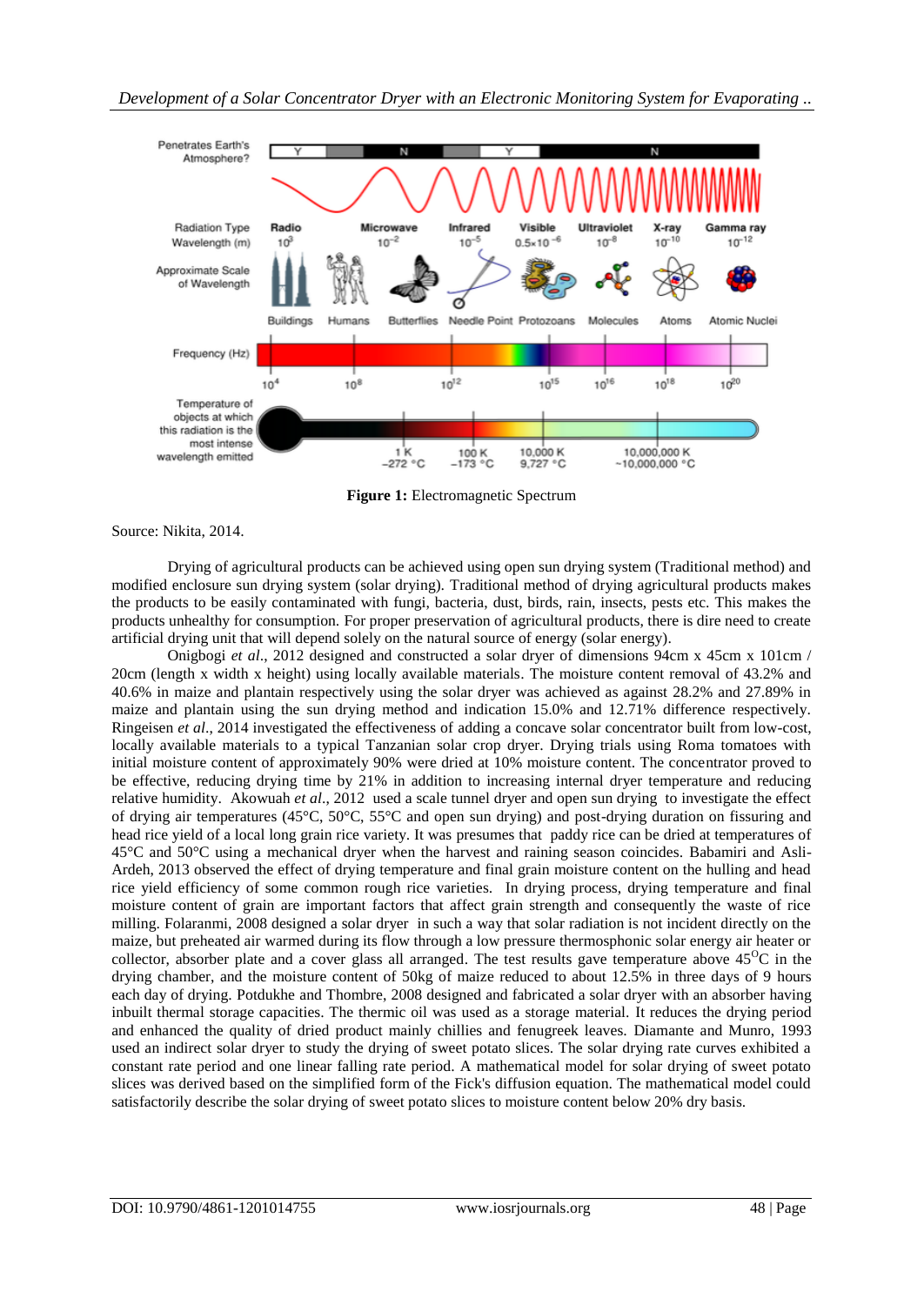### **II. Theoretical Background**

Estimation carried out to determine the placement of the solar concentrator dryer and the basic parameters obtained to determine efficiency of the solar concentrator dryer are;

The angle of tilt (
$$
\beta
$$
) of the solar collector is given as  
\n
$$
\beta = 10^0 + \text{l} \alpha t \phi \quad \text{Alamu et al. (2010)} \tag{2.1}
$$

Where  $lat\phi$  is the altitude of the collector location. The latitude of the location in the Federal University of

Technology, Akure is  $7.2^{\circ}$  . Hence, the angle of tilt of the dryer is  $10^{\circ} + 7.2^{\circ} = 17.2^{\circ}$ . The quantity of heat required to dry the agricultural products at moderate temperature can be estimated by  $Q = M_{\nu} L = \rho c_{\rho} V (T_a - T_b)$ , Gatea, (2011) (2.2)

where L is the latent heat of vaporization of water,  $M_w$  is the mass of the crop before drying  $(kg)$ ,  $\rho$  is the density of water  $(kg/m^3)$ ,  $c_\rho$  is the specific heat capacity of water  $(J / kgK)$ , V is the volumetric flow rate.  $\left(m^3/s\right)$ ,  $T_a$  is the ambient temperature,  $T_b$  is the dryer temperature.

The dryer efficiency  $(\eta_d)$  can be obtained from the expression

$$
\eta_d = \frac{M_w L}{I_c At} = \frac{\rho c_p V (T_a - T_b)}{I_c At}
$$
 Ajao and Adedeji, (2008) (2.3)

where  $I_c$  is the sun intensity on the collector ( $W/m^2$ ), A is the surface area, ( $m^2$ ) t is the time spent for drying,  $\rho$  is the density of water  $(kg/m^3)$ ,  $c_\rho$  is the specific heat capacity of water  $(J / kgK)$ , V is the volumetric flow of rate.  $(m^3 / s)$ ,  $T_a$  is the ambient temperature,  $(^0C)$ ,  $T_b$  is the dryer temperature,  $(^0C)$ ,  $M$   $_{w}$  is the mass of the crop before drying  $\left(kg\right)$  and  $L$  is the latent heat of vaporization of water. The moisture content  $(MC)$  of the crop can be obtained using the expression

$$
MC(\%) = \frac{M_i - M_f}{M_i} \times 100\% \quad \text{(wet basis)} \qquad \text{Gatea, (2011)} \tag{2.4}
$$

where  $M_i$  is the mass of the crop before drying and  $M_f$  is the mass of the crop after drying.

The drying rate (DR) can be obtained through the expression

$$
DR = \frac{dM}{dt}
$$
 Mohanraj and Chandrasekar, (2009) (2.5)

where  $dM$  is the change in mass of the crop and  $dt$  is the change in drying time.

## **III. Materials and Methods**

The materials used for the construction of the solar concentrator dryer in figure 2 are: wood, aluminium sheet, aluminium foil, convex lenses, polythene, wire mesh, net, black paint, iron nails and hinges. The solar concentrator dryer consists of three main components: the drying chamber, the solar collector and the absorber. The drying chamber is made of wood which helps to minimize the heat loss by radiation with air inlet and outlet allows air to circulate through the system to remove water vapour from the drying products according to Fuwape *et al*., 2017.

The convex lenses are the solar collectors which increase the amount of incident energy on the absorber surface. Incident rays of light from the sun fall on convex lenses and converges the rays at the focal point which generate heat for heating the drying products spread in the dryer. Polythene is used to cover the convex lenses arranged on the wire mesh to prevent the heat from escaping from the dryer and also to prevent rain from falling on the dryer. The collector is tilted and oriented in such a way that it receives maximum solar radiation. Aluminium sheet is used as an absorber because it has high thermal conductivity and high resistance to corrosion and respond quickly to the absorption of solar radiation according to Bolaji and Olalusi, 2008. The absorber is made of aluminium metal sheet coated black. It has a thickness of 0.65mm and dimension of 0.8 m x 0.69 m. The aluminium sheet is placed below the convex lenses to absorb the incident solar radiation and heating the air between it.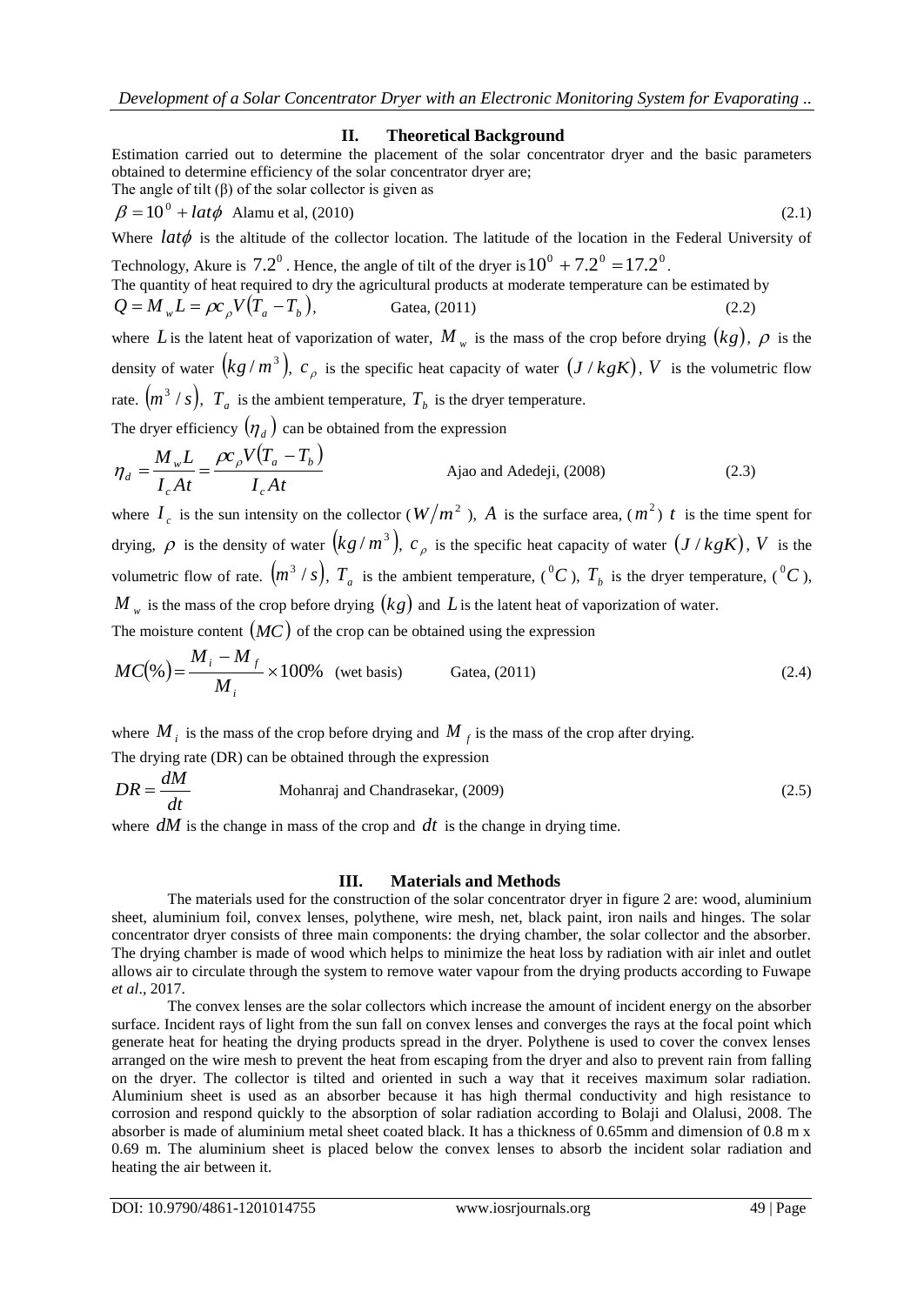

**Figure 3:** Schematic diagram of the solar concentrator dryer.

## **3.1 Electronic System**

A constructed measuring device with logger is incorporated to measure the following parameters; temperature, light intensity and moisture level during the drying process. The device consists of sensors for sensing temperature (LM 35), light intensity (phototransistor) and moisture level (moisture changing resistor). Microcontroller (arduino), analog to digital converter is linked to the storage medium (memory card) and display unit.

The electronic system consists of sensors that sense the temperature, moisture content and light intensity in analog form. These signals are fed to analog-to-digital (ADC) converter that changes the signals into voltage which serve as the input signal to the microcontroller (arduino). The arduino is programmed to sense and capture data at an interval of one hour sampling time for temperature, moisture content and light intensity. The data captured in the microcontroller is stored in a one gigabyte SD card (memory card) as a backup device. The system has the capacity to display data value at in-situ on the liquid crystal display (LCD).

## **3.1.1 Light Intensity Sensor**



Figure 3.1.1: Light Intensity Circuit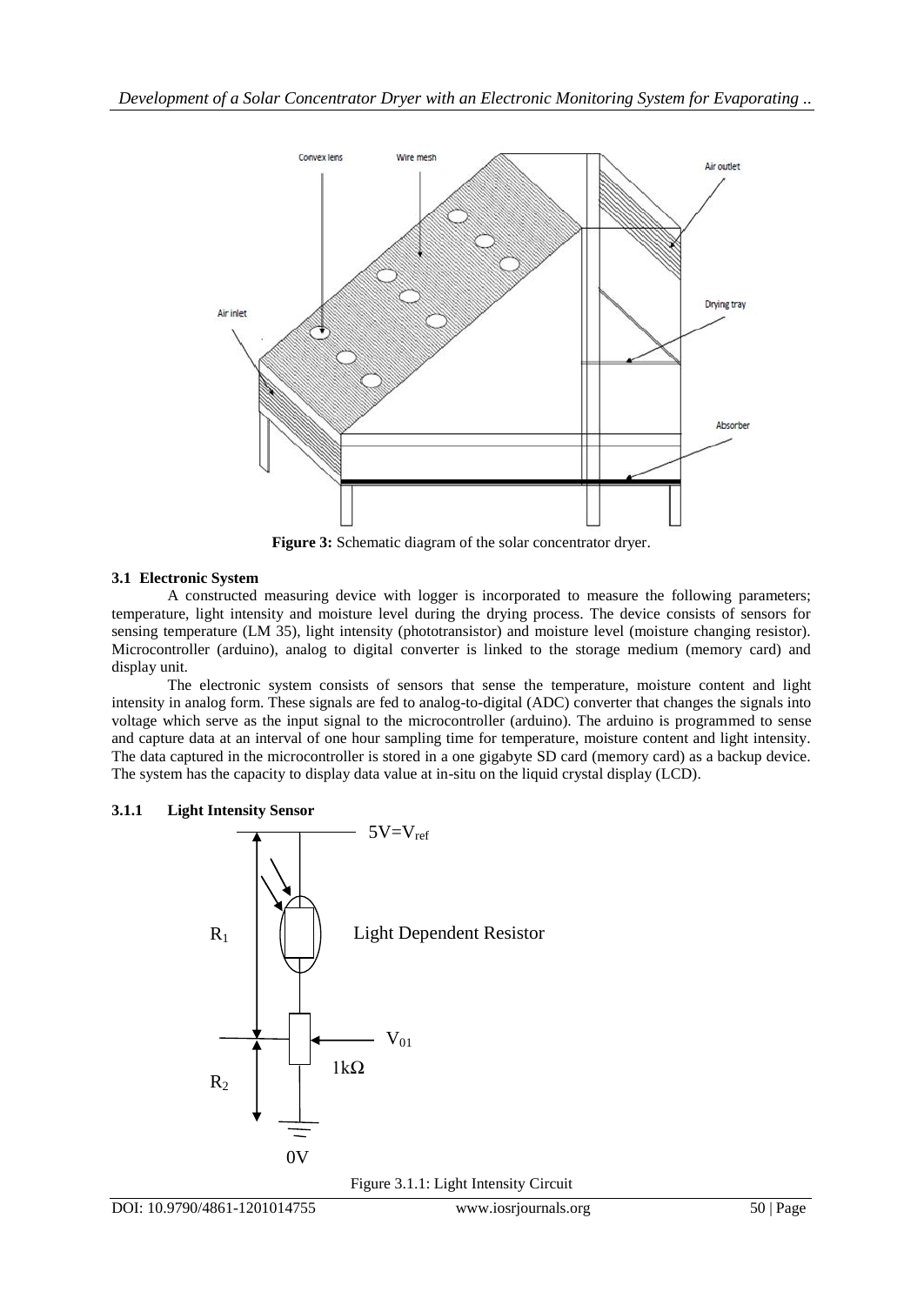The Arduino analog inputs are visible to the light dependent resistor (LDR). The voltage output  $(V_{01})$ in Figure 3.1 changes with light intensity incident on the light dependent resistor (LDR). There will be voltage develop across the resistance,  $R_2$  as light falls on LDR. The voltage (V<sub>01</sub>) developed is proportional to the light intensity. The voltage developed is given in equation (3.1) below

$$
V_{01} = \frac{R_2}{R_1 \times R_2} \times V_{\text{Re }f}
$$
\n
$$
(3.1)
$$

#### **3.1.2 Moisture Content Sensor**



Figure 3.1.2: Moisture Content Measurement Circuit

The output voltage  $(V_{02})$  in Figure 3.2 changes with moisture content received on the moisture dependent resistor (MDR). More voltage will develop across resistance  $R_4$  when the sensor receives moisture content from environment. The output voltage  $(V_{02})$  is proportional to the amount of moisture content in the system. The operation of circuit in Figure 3.2 follows equation (3.2)

$$
V_{02} = \frac{R_4}{R_3 \times R_4} \times V_{\text{Re }f}
$$
 (3.2)

#### **3.1.3 Temperature Sensor**



Figure 3.1.3: Temperature Circuit

The LM 35 is an integrated-circuit temperature sensor, with an output voltage linearly proportional to the centigrade temperature. The output voltage increases as the temperature rises. The output voltage in Figure 3.3 changes with temperature received on the LM 35. It has a standard calibration of 10mV which is equivalent to  $1^0C$ .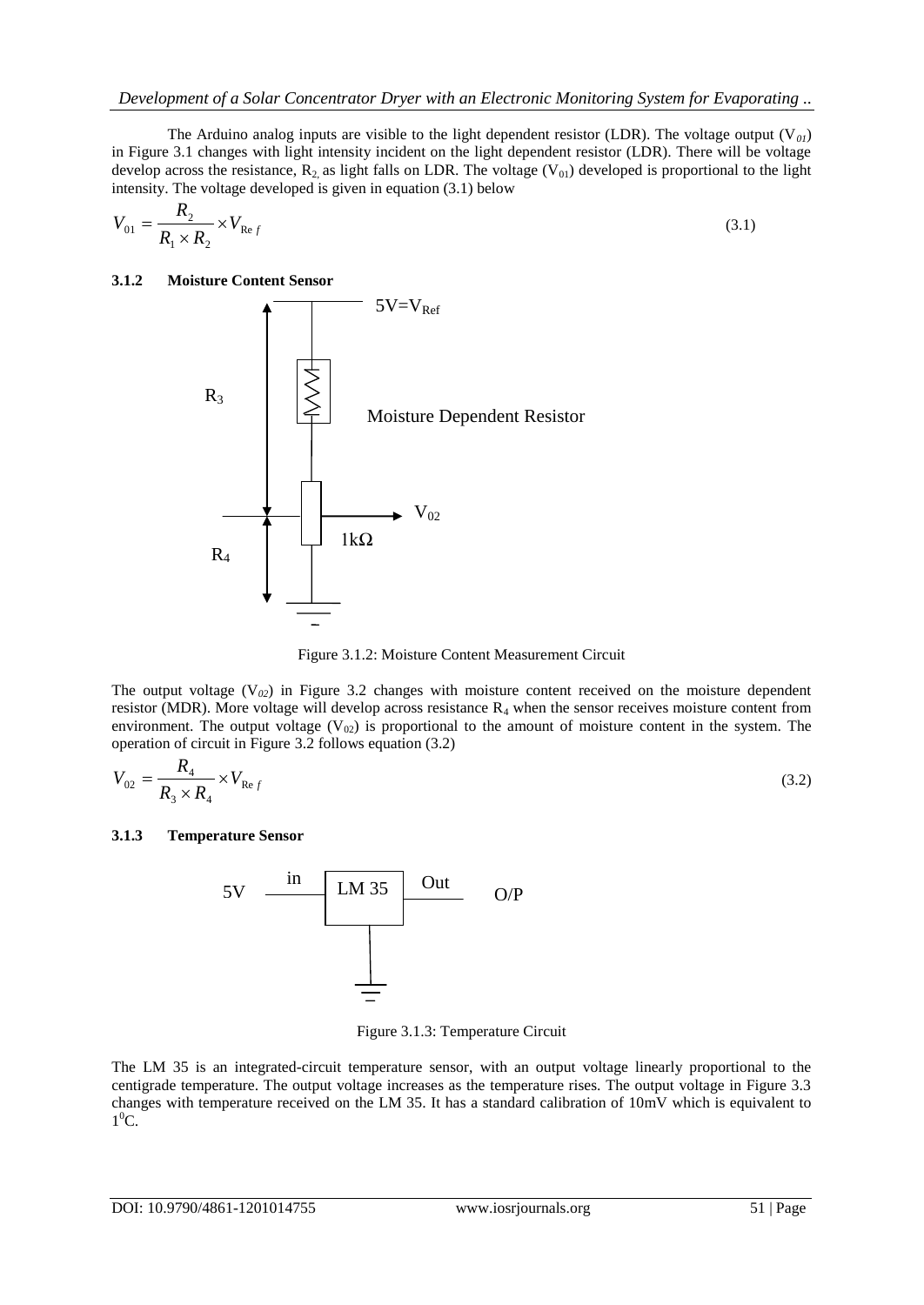#### **3.2 Experimental Procedure**

White yam was used as the sample for the experiment which was carried out on 6th to 8th of July, 2015. The white yam was peeled and sliced into chips. The solar concentrator dryer was position outside with the collector facing the direction of the sun. 500g of the sliced yam with an average thickness of 4.0mm was spread on the tray in the drying compartment box of the solar dryer. Also, 500g of sliced yam were dried in the open sun as the control experiment. An electronic device was used to monitor the temperature and the moisture level during the drying process.

## **IV. Results and Discussion**

#### **4.1 Drying Temperature of Sliced Yam**

Figure 4.1 reveals that as the intensity of the sun increases, the temperature of the dryer begins to rise and the evaporating rate begins to increase. The results obtained during the drying process revealed that the temperature inside the dryer were much higher than the open sun temperature during most hours of the daylight. The dryer is very hot when the sun is usually overhead. The dryer exhibited sufficient ability to dry agricultural products rapidly to a safe moisture level and ensured quality of the dried products.

#### **4.2 Moisture Content**

Figure 4.2 shows that the moisture content of the sliced yam was very high during the initial phase of the drying which resulted in higher drying rates. Drying rate increased with the increase of drying temperature. As the drying progresses, the loss of moisture in the product decreases and result in a fall in the drying rate. This result is in agreement with previous studies Rayaguru and Routray, (2011); Maskan, (2000). The dryer drying process which reduced the moisture content of sliced Yam from 73.20% (wet basis) to 4.29% (wet basis) for 20 hours. Figure 4.4 shows that there is a constant drying rate terminated at the critical moisture content followed by falling drying rate. The drying rate decreased till the moisture content reached equilibrium then the drying rate became zero. The period of constant drying rate is short and the falling rate period depends on the rate at which the moisture is removed.

Figure 4.3 shows that the period of falling rate started from 1 hour to 16 hours of drying while the remaining period is constant. Figure 4.7 is similar with the curve reported in the literature in the drying of cocoa beans Fagunwa and Koya, (2009).



**Figure 4.1:** Variation of temperature of sliced Yam in the solar concentrator dryer and open sun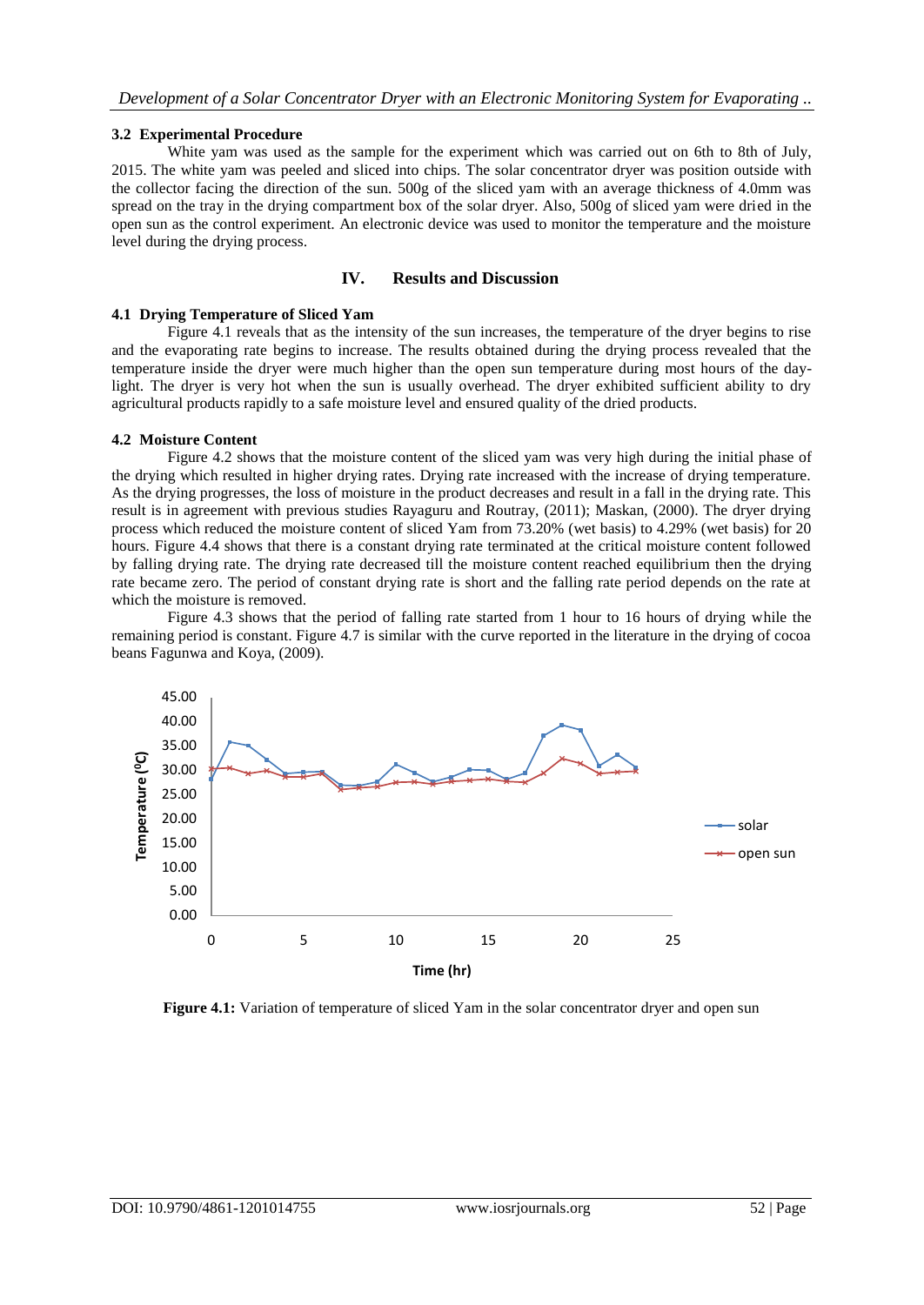

**Time (hr)**

Figure 4.2: Variation of moisture content of sliced Yam in the solar concentrator dryer and open sun



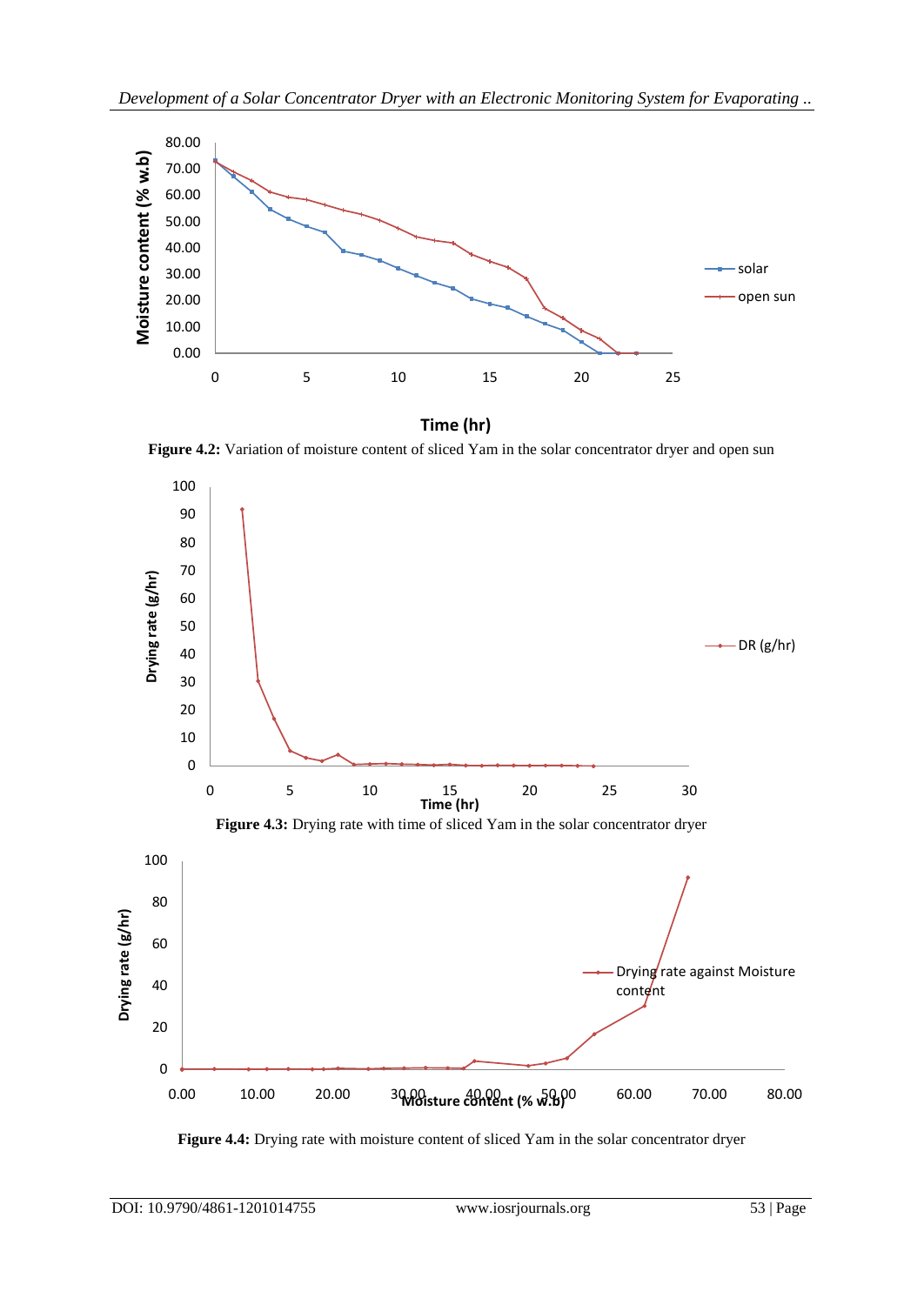

**Figure 4.5:** Drying rate with time of sliced Yam in the open sun

#### **V. Conclusion**

The three main components of the solar concentrator dryer are; the drying chamber, the solar collector and the absorber which provide a uniform drying process. The electronic system monitored the temperature, moisture content and light intensity during the drying process. As the intensity of the sun increases, the temperature of the dryer begins to rise and the evaporating rate in the solar concentrator dryer is higher the evaporating rate in the open sun. The dryer drying process reduced the moisture content of 500 g of sliced white yam from 73.20% (wet basis) to 4.29% (wet basis) for 20 hours despite the poor weather condition in the month of July, 2015 when the experiment was carried out.

There was no exposure to animals, flies and dust concentrations in the solar concentrator dryer which make the dried yam to be healthy for consumption. The solar concentrator dryer becomes affordable to the local farmers because it was developed using locally made materials.

#### **References**

- [1]. Ajao, K. R. and Adedeji, A. A. (2008). Assessing the drying rates of some crops in solar dryer. Journal of Research Information in civil Engineering, 5(1):1-12.
- [2]. Akowuah, J. O., Addo, A. and Bart-Plange, A., (2012). Influence of Drying Temperature and Storage Duration on Fissuring and Milling Quality of Jasmine 85 Rice Variety. Journal of Science and Technology, 32(2): 26-33
- [3]. Alamu, O.J., Nwachucha C.N and Adunola ,O. 2010. Design and construction of a domestic passive solar food dryer, Leonardo Journal of Sciences, P.71-82.
- [4]. Amunugoda, P.N.R.J., Senanayake N.S., Wijeratnam, R.S.W. and Kulatunga, K.D.G., (2013). Quality enhancement of dehydrated products through the modification of solar tunnel dryer for continuous operation in rural communities. International Journal of Energy Engineering, 3(1): 7-14
- [5]. Babamiri, N. S. and Asli-Ardeh, E. A., (2013). Effect of Drying Temperature and Final Grain Moisture Content on the Hulling and Head Rice Yield Efficiency of Some Common Rough Rice Varieties. International Journal of Agriculture and Crop Sciences, 6 (9): 529-533
- [6]. Bhattacharya, S.C. and kumar, S., (2000). Renewable Energy Systems: Direct Solar Energy. Energy Program, Asian Institute of Technology, Pathumthani, Thailand, p.3.
- [7]. Bolaji, B. O. and Olalusi, A. P. (2008). Performance evaluation of a mixed-mode solar dryer. AU J.T., Abeokuta, 11(4): 225-231
- [8]. Brown, E.W., (1988). An introduction to solar energy.
- [9]. Diamante, L. M. and Munro, P. A., (1993). Mathematical Modelling of the Thin Layer Solar Drying of Sweet Potato Slices. Solar Energy, 51(4):271-276
- [10]. Fagunwa, A. O., Koya, O. A. and Faborode, M.O. (2009). Development of an intermittent solar dryer for cocoa beans. Agricultural Engineering International: the CICGR Ejournal. Manuscript number 1292. Vol. XI.
- [11]. Folarami, J., (2008). Design, Construction and Testing of Simple Solar Maize Dryer. Leonardo Electronic Journal of Practices and Technologies, 13:122-130
- [12]. Fuwape I.A., Ewetumo T. and Afolabi A.F. (2015). Development and Evaluation of a Solar Concentrator Dryer with Electronic Monitoring System. 2nd International Conference and Exhibition of organization of Women in Science for the Developing World (OWSD), Pages 468 – 473.
- [13]. Fuwape, I. A., Afolabi, A. F., Ewetumo, T., (2017). Mathematical Modelling of A Solar
- [14]. Concentrator Dryer with an Electronic Monitoring System for Drying Plantain. Journal of Nigerian Association of Mathematical Physics, 39:423-428
- [15]. Gatea, A. A., (2011). Performance evaluation of a mixed-mode solar dryer for evaporating moisture in beans. Journal of Agricultural Biotechnology and Sustainable Development, Iraq, 3(4): 65-71.
- [16]. International Institute for Tropical Agriculture (IITA). (2009). Yam (Dioscorea species). Available at: [http://www.iita.org/yam.](http://www.iita.org/yam)  [Accessed: 15. March 2014]
- [17]. Maskan, M. (2000). Microwave/air and microwave finish drying of banana. Journal of Food Engineering, 44(2): 71-78.
- [18]. Mohanraj, M. and Chandrasekar, P. (2009). Performance of a forced convection solar drier integrated with gravel as heat storage material for chili drying. Journal of Engineering Science and Technology, 4(3): 305-314.
- [19]. Ned H., (2012). The Origin, Potential and Importance of Solar Energy. Retrieved from 'http://solarword.blogspot.com/2012/10/the-origin-potential-and-importance-of.html'. Monday, January 26, 2015 at 3:00am.